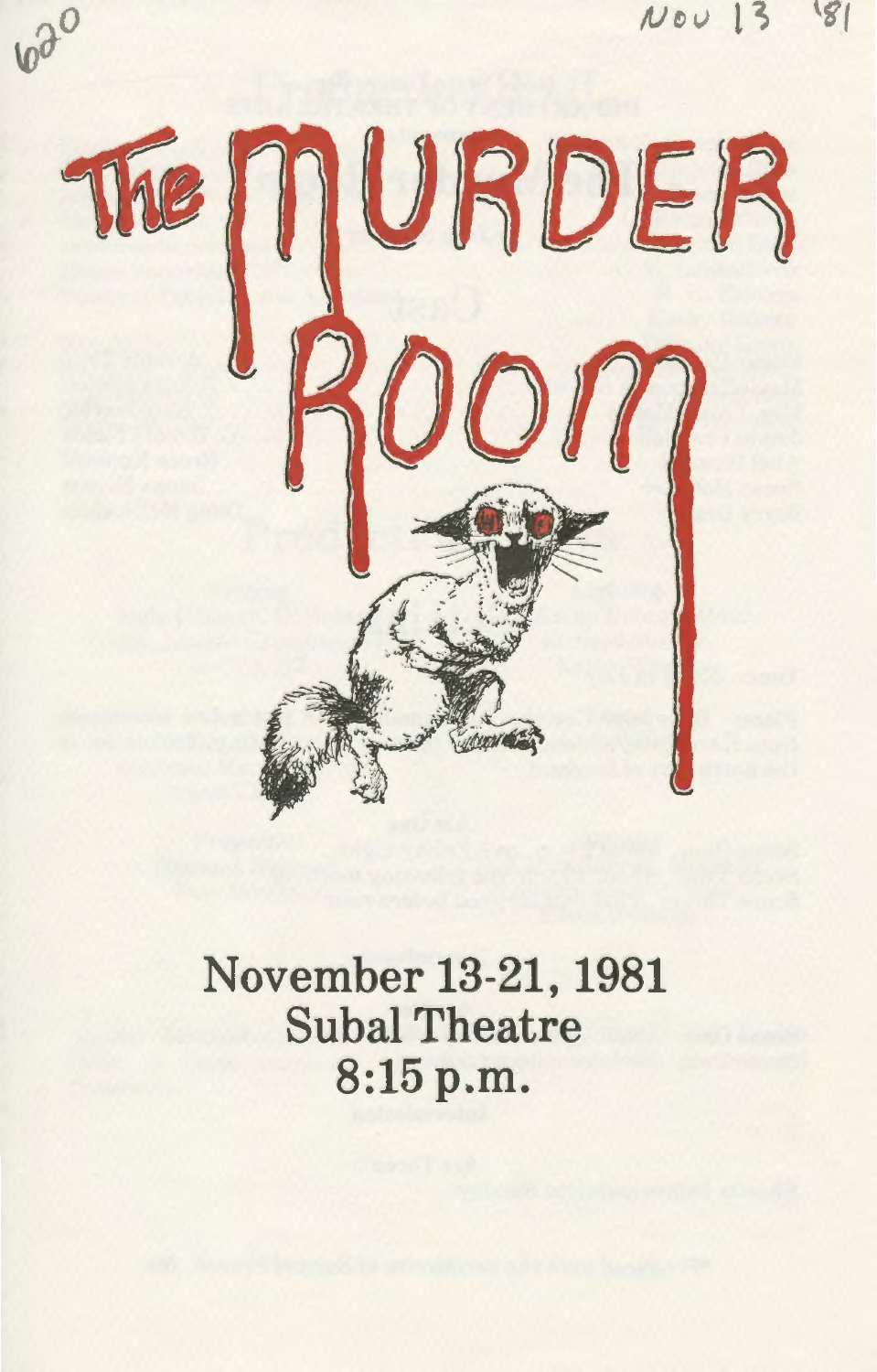### **Boise State University DEPARTMENT OF THEATRE ARTS presents The Murder Room\***

by Jack Sharkey

### **Cast**

| Mavis Templeton Hollister Sandra Spidell |  |
|------------------------------------------|--|
|                                          |  |
|                                          |  |
|                                          |  |
|                                          |  |
| Barry Draper Doug McGlochlin             |  |

### **Setting**

#### **Time:** Early in July

**Place:** Bynewood Cottage, on a small estate just a few kilometers from Harrogate, a medium-sized town in West Riding, Yorkshire, in the north part of England.

#### **Act One**

Scene One: About 9 p.m. on a Friday night Scene Two: About  $10$  a.m. the following morning Scene Three: That Sunday, just before noon

#### **Intermission**

#### **Act Two**

Scene One: About 4 p.m. Sunday afternoon Scene Two: Early evening on Sunday

#### **Intermission**

#### **Act Three**

Shortly before midnight Sunday

*\*Produced with the permission of Samuel French, Inc.*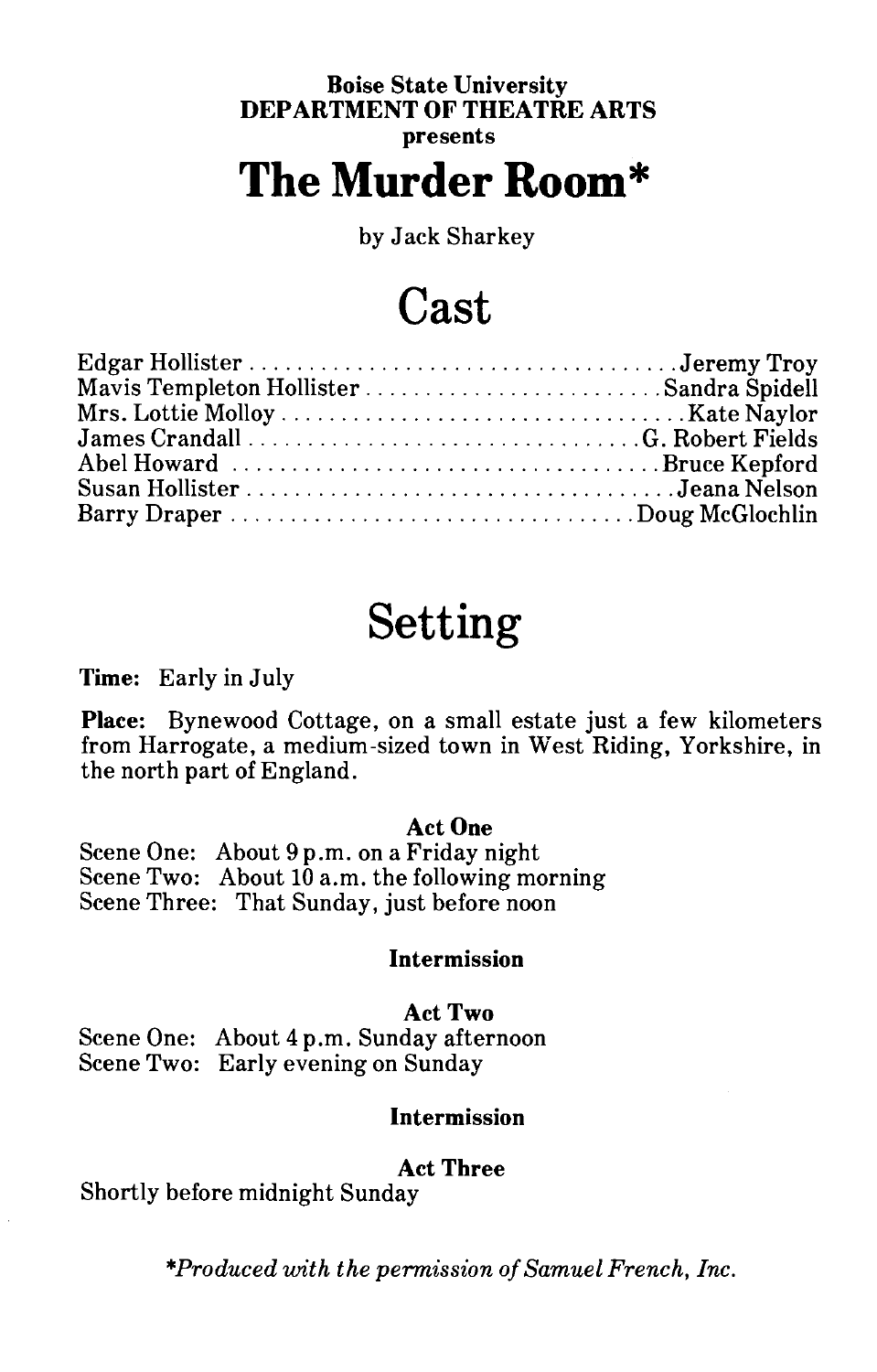### **Production Staff**

| Publicity Director and Assistant R. E. Ericson |                     |
|------------------------------------------------|---------------------|
|                                                | and P. Kathy Robran |
| Box Office Deanine Lewis                       |                     |
| Assistant Director Roberta Anderson            |                     |
| Stage Manager Chris Anderson                   |                     |
|                                                |                     |

### **Production Crews**

**Setting**  Judy Pittman, G. Robert Fields, Louard Crumbaugh III, and TA 117

**Costume**  G. Robert Fields, Guen Omeron, Marianne Paul, and TA 117

> **Properties**  Shannon Ragland, Pam Schrader

**Lighting**  P. Kathy Robran, Head Richard Shields, Kathy Waugh

> **Sound**  Chip Willis

**Publicity**  P. Kathy Robran, Shannon Ragland, Judy Pittman, Eddie Williams

**Special Acknowledgments:** The Head Shop, Julie Titone, Louise Mills, all Boise merchants who displayed production posters and Occasions.